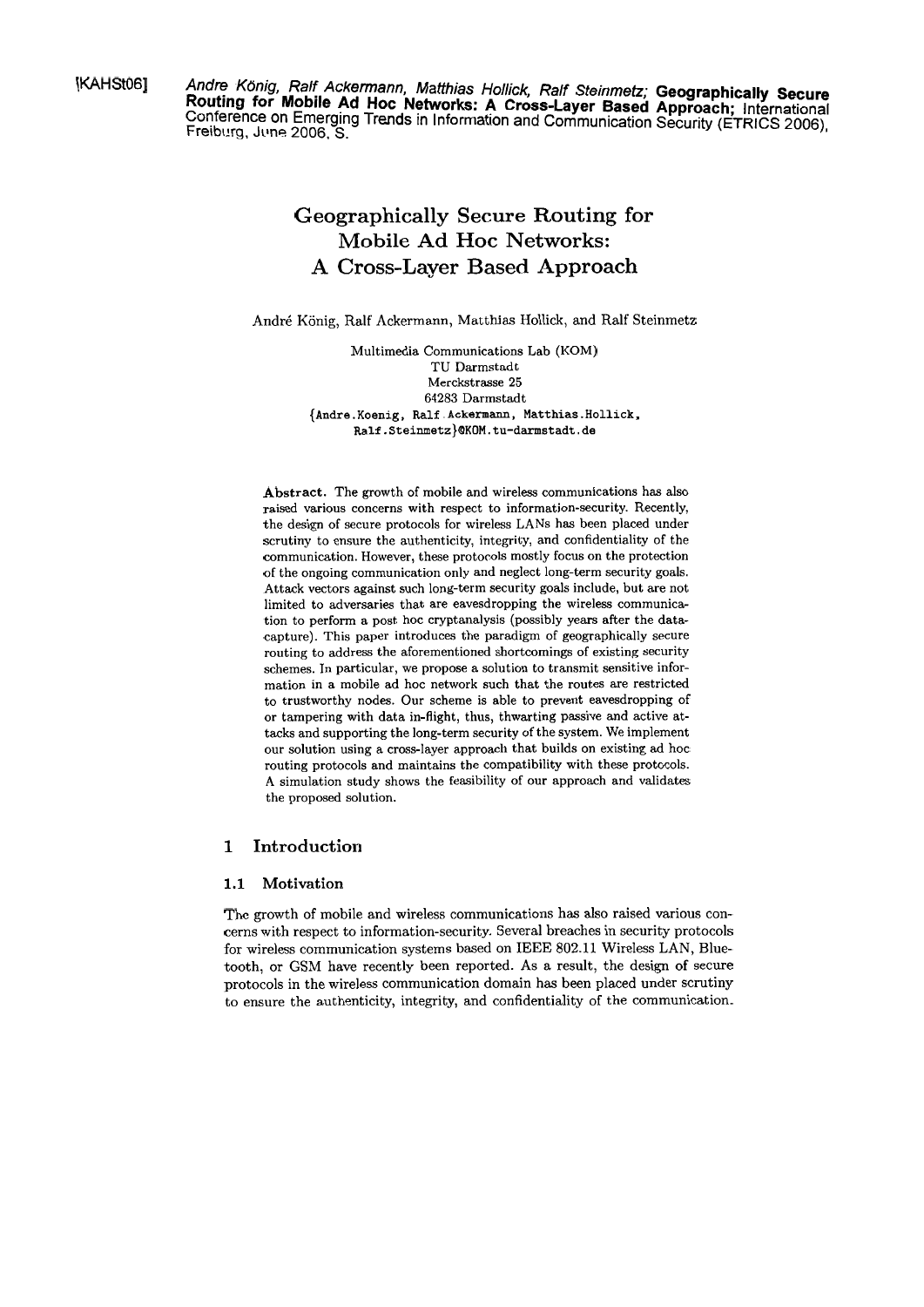Mechanisms and protocols such **as** WEP, WPA, IEEE802.11i on lower layers are combined with higher layer mechanisms such **as** IPSec and TLS to meet the security demands. Since these approaches are all based on currently available encryption mechanisms, they are potentially vulnerable regarding their long-term security. Attack vectors against such long-term security goals include, but are not limited to adversaries that are eavesdropping the wireless communication to perform a post hoc cryptanalysis. The mathematical problems that build the fundament of todays encryption algorithms might be solved in affordable time in the future if we consider improvements in computing power, e.g., based on advances in quantum computing [I]. The breaking of the DES algorithm, **as** described in [8], is one example of the past that surely will show up again. In Summary, the application of traditional security schemes in wireless networks Opens up various problems that demand for novel solutions. This paper introduces the paradigm of geographically secure routing to address the aforementioned shortcomings of existing security schemes. In particular, we propose a solution to transmit sensitive information in a mobile ad hoc network such that the routes are restricted to trustworthy nodes. Our scheme is able to prevent eavesdropping of or tampering with data in-flight, thus, thwarting passive and active attacks and enhancing the long-term security of the system.

#### 1.2 Contribution

In this work we investigate novel mechanisms to support the long-term security coupled to mobile/wireless ad hoc networks. We develop a solution to provide geographically secure routes on top of legacy routing protocols such **as** Dynamic Source Routing (DSR). Our solution follows a cross-layer approach to control the routing protocol from application level. Our main contribution is the design, implementation, and experimental validation of a geographically secure routing scheme. We follow a cross-layer approach to couple the application layer (which specifies the security requirements) with the network layer (here: legacy ad hoc routing protocols). Our solution aims to enhance the long-term security of corporate ad hoc network deployments.

### 1.3 Outline

The remainder of this paper is structured **as** follows. In Section **2,** we describe the scenario underlying our work. We perform a security analysis and derive the requirements for possible solutions. Our novel approach towards geographically secure ad hoc routing is precisely described in Section **3.** In particular, we motivate the choice of a cross-layer architecture for our solution and give a description of the routing control interface that includes all necessary protocol extensions. As a proof-of-concept we perform a simulation study to validate the operation of our routing mechanism. We outline the design of the simulations and analyze and present selected results in Section 4. Finally, we summarize our work in Section 5.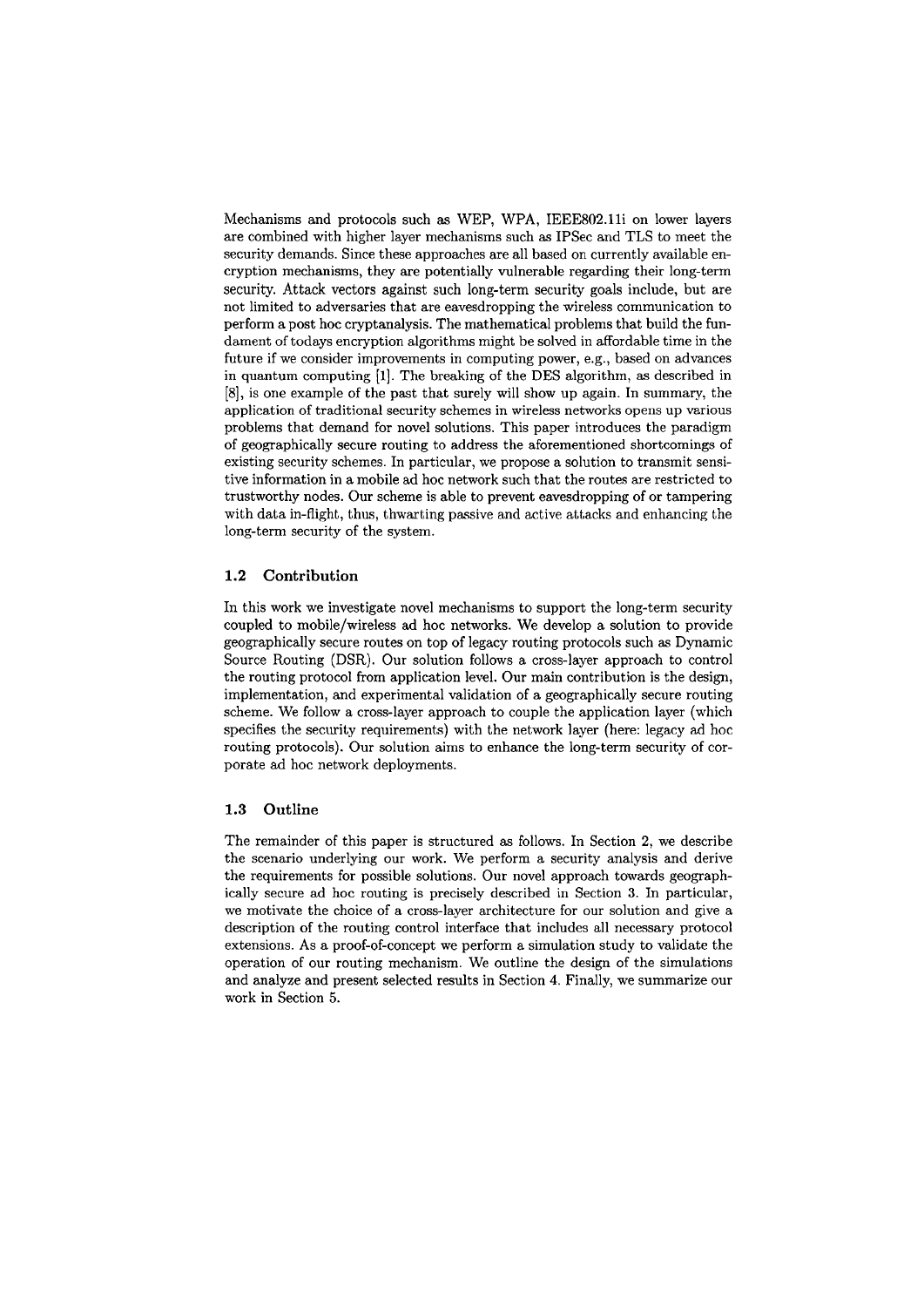### **2 Scenario**

Within our scenario we consider a research site with employees and visitors carrying mobile communication devices. Visitors have to be considered as nontrustworthy and are therefore assumed to be restricted to a designated area within the research site. Employees are considered as trustworthy. For them, no restrictions with respect to movement are made.

From the technical point of view, trusted employee devices are further divided into devices whose functionality can be changed with small effort (like notebooks or PDAs running Open source operating systems) and devices where this is not (easily) possible (like network printers with proprietary operating systems).

Our approach is based on an extension of the functionality of nodes. Nodes, whose functionality we extend, are further called *extended nodes.* Nodes with unchanged functionality are referred to as *standard nodes.* 

For communication between any two involved devices, we use a mobile ad hoc network. The exchanged information is classified into confidential and nonconfidential data fiows. To setup the required routes, the deployed routing protocol is DSR **[5].** 

From the described scenario, we can extract four possible communication cases, which are shown in Figure 1:

- Employee nodes exchanging confidential information
- Employee nodes exchanging non-confidential information
- Employee node and visitor node exchanging non-confidential information
- Visitor nodes exchanging non-confidential information



**Fig.** 1. Scenario with schematic end-to-end communication relationships

#### **2.1 Security Analysis**

Various attacks that are inherently possible in mobile ad hoc networks due to their infrastructureless nature have been identified so **far** [6]. These can be classified into active and passive attacks. In general, the intention of an active attack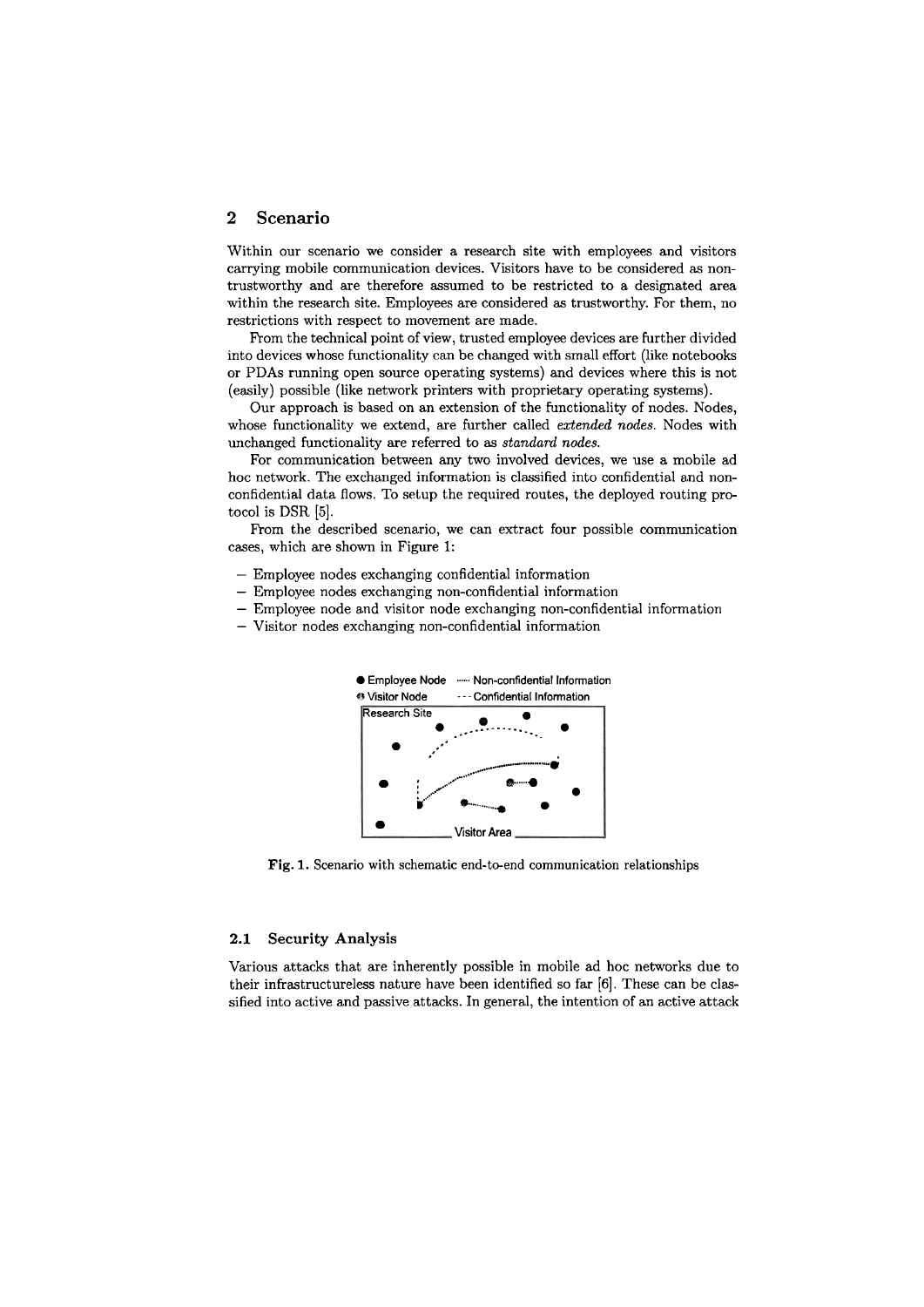is to change the data flow in a mobile ad hoc network. For this, active attacks require changes in the behavior of the deployed routing protocols to achieve the desired effects. Thus, nodes that perform active attacks, can be detected (and located) by an intrusion detection system, as proposed for example in [7]. In contrast to this, passive attacks like traffic analysis or eavesdropping of specific communications do not require the attacker to change the routing protocol and have no direct effect on the behavior of the mobile **ad** hoc network as a whole. In fact, passive attacks do not require the node to transmit any information, what makes it (nearly) impossible to detect passive attackers. Active attack mechanisms may (but do not have to) be used in combination with eavesdropping in order to make the result even worse (or better from the perspective of the attacker).

Today, data encryption is the method of choice, to prevent that information collected during an eavesdropping attack can be exploited by the attacker. In view of long-term security, state of the art encryption mechanisms could fail in a few years, giving the potentially malicious visitor in our scenario the chance to reveal the secrets once collected. If we further consider public key infrastructures [2], where a private/public key pair is usually used for a long period of time, it might be possible for an adversary to compute the private key from collected data and to later still misuse this knowledge. From this perspective, a feasible way to keep information confidential in the future with today's techniques is to keep it away from unauthorized persons.

For our given scenario, we expect all attacks, whether they are of active or passive nature, to be restricted to the visitor area. The consequence is that confidential information should not enter the visitor area. This is shown in Figure 1 where end-to-end communication relationships are sketched.

### **2.2 Resulting Requirements**

In the cases of non-confidential communication, the visitor nodes should be used for hop by hop information fonvarding in order to provide the expected connectivity. **A** respective route in our scenario is shown in Figure 2(a). This route will most likely be chosen by DSR since it is the shortest with respect to number of hops.

In the case of a confidential communication between employee nodes, a visitor node should (for the reasons described in the previous section) not be part of a path between employee nodes. So at the first Stage, we need the ability of an explicit user interaction or an irnplicit policy mechanism within the utilized application to inform the routing process whether or not the information to transmit is confidential.

Fot- confidential communications, we have to establish routes which bypass the visitor area. Figure 2(b) shows a route in our scenario that meets this restriction.

When we take a look at node  $X$  in Figure 2(b), we see that due to its proximity to the visitor area, its transmission would also reach unauthorized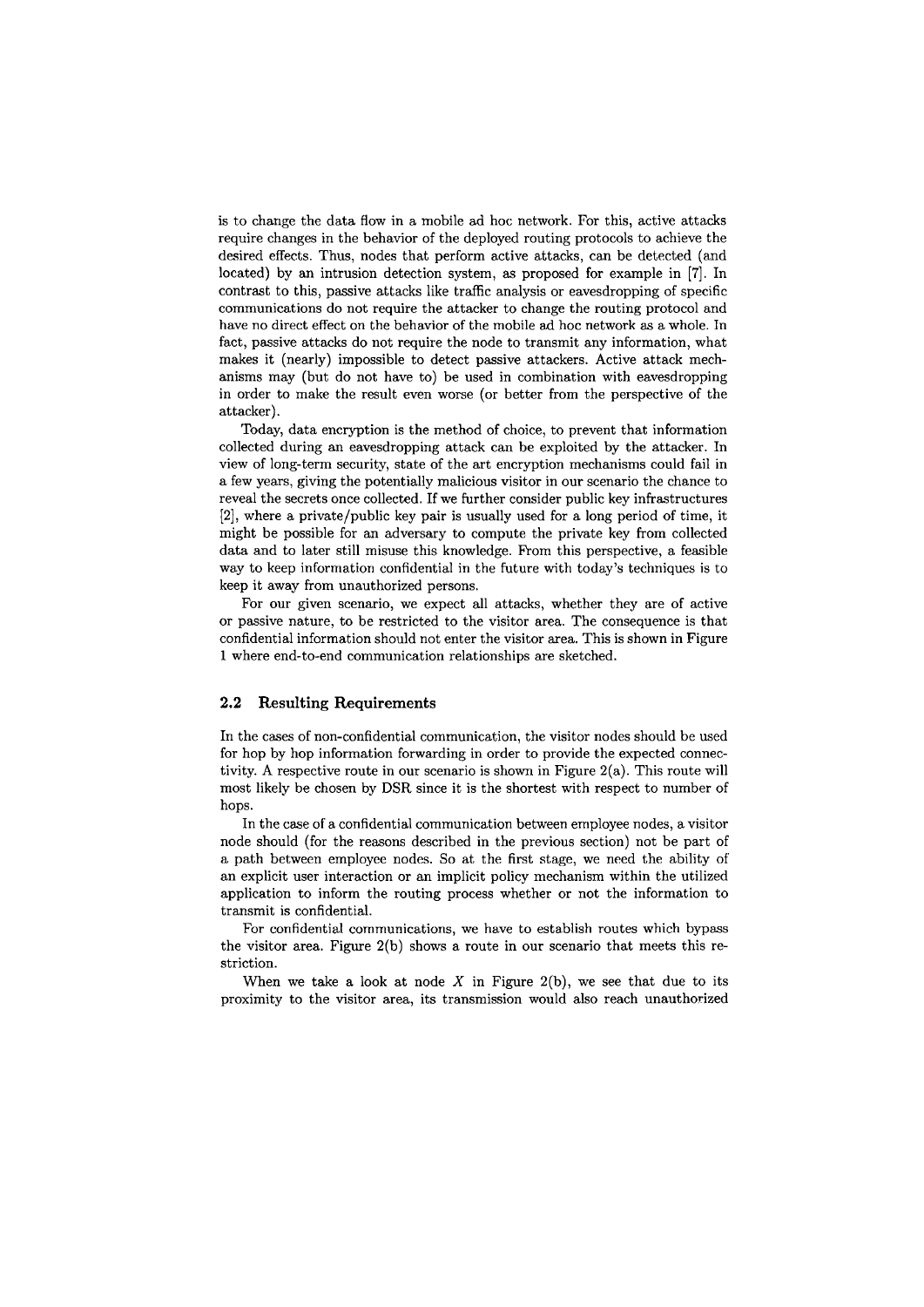

**Fig.** 2. Confidential versus non-confidential route

nodes. Even though  $X$  is a trusted employee node, it should at its current position not be used for forwarding confidential information.

For the decision whether an employee node may be contained in a route that is used for confidential communication, information about its position and its radio range has to be available.

With respect to the subclassifications of employee devices, we have to assume that connectivity decreases if we restrict routes to employee nodes whose routing functionality we extended to distinguish between confidential and nonconfidential communication and to handle position information (extended nodes). To overcome this, we allow a route to contain a certain number of non-extended employee nodes (standard nodes) between any two adjacent extended nodes. The endpoints of a route, that is sender and receiver, are expected to be extended nodes.

The properties of our scenario and the requirements can be summarized as follows:

- Devices are classified into employee devices and visitor devices
- Visitor devices are restricted to the visitor area
- Employee devices are further classified into extended nodes and standard nodes
- End points of communications are extended nodes
- An information exchange between application and routing process is needed
- Knowledge of the position and the radio range of extended nodes has to be available

## **3 Approach**

To achieve the desired functionality as described in the previous section, we have to take influence on the vertical control flow within one node (from application to routing process) **as** well as on the horizontal data flow between two nodes. In the following, we describe the required extensions.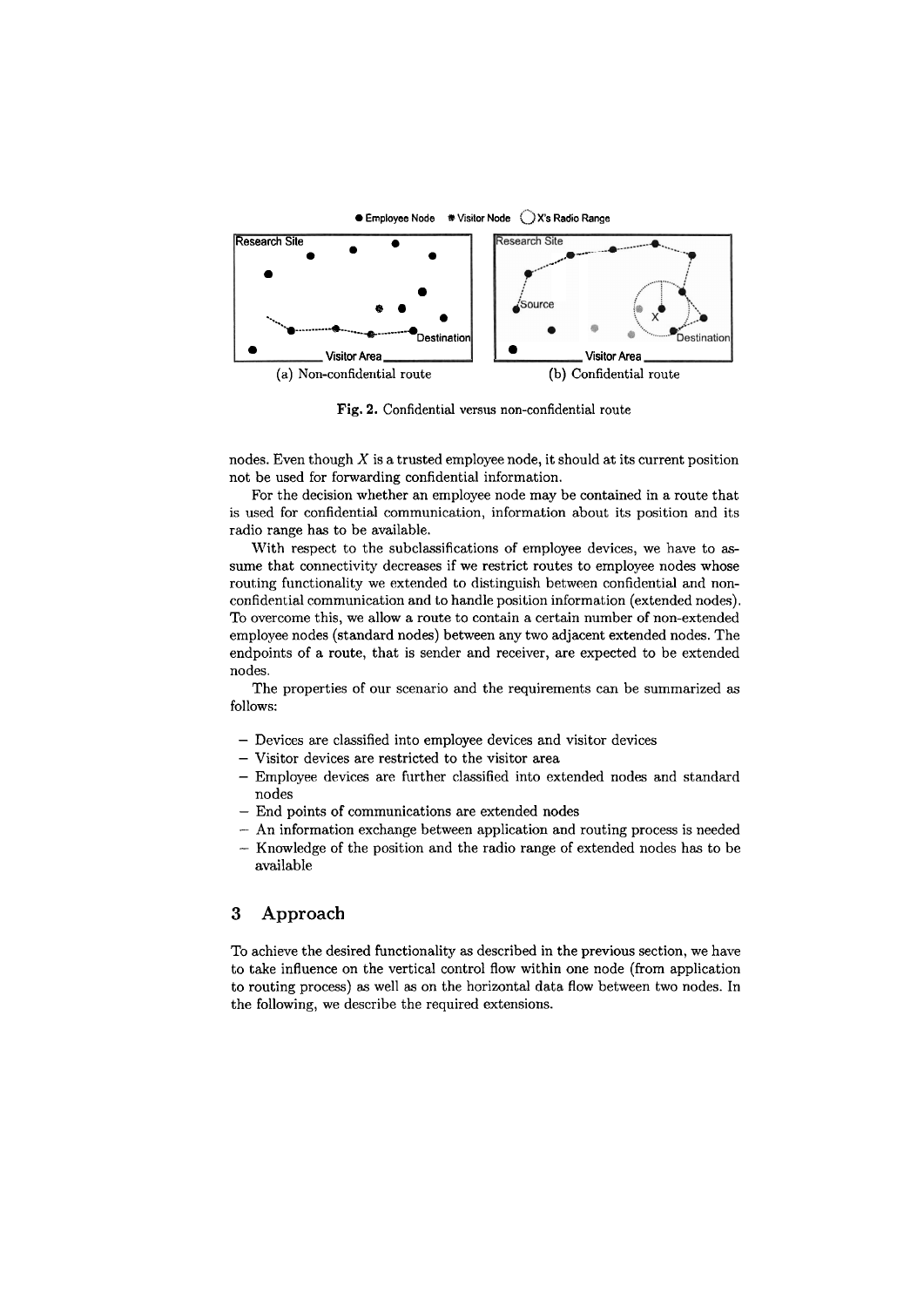### **3.1 Cross-Layer Architecture**

For reasons of compatibility, we base our approach on the well established Internet model with its strictly separated layer architecture, as shown in Figure 3(a). To exchange the necessary information between the application and the routing process, we add a cross-layer extension similar to the design proposed in **[3]** in a two step process.



**Fig.** 3. Extension of the Internet layer model

In the first step an additional control interface which will be described in detail in the next section is attached to the network layer. This way, the desired influence on the routing process becomes possible. A similar approach with the aim to rewrite routing tables in order to optimize Gnutella networks is presented in **[4].** 

Step two adds an orthogonal sideplane, which offers the service primitives for cross-layer communication. A draft of the resulting architecture is given in Figure 3(b).

The sideplane is organized as a lightweight data structure containing (name, value) tuples. Services are offered to add and change tuples, as well as to register a process to be informed about changes in a specific tuple. With respect to our scenario, an application adds and changes tuples as for example the required position information of the node ("NodePosition", GPS coordinates) and the visitor area ("VisitorArea", Polygon). The control interface of the network layer registers for changes in both tuples. The information is then used to influence the routing process respectively.

#### **3.2 Routing Control Interface**

To stay compatible with nodes that run a standard DSR protocol, we leave the DSR header unchanged. The necessary information is contained in an additional header that follows the DSR header. We assign the header number 253 that is reserved by IANA for experimentation and testing. Thus the value of the next header field of the DSR header (which itself has not been assigned a fixed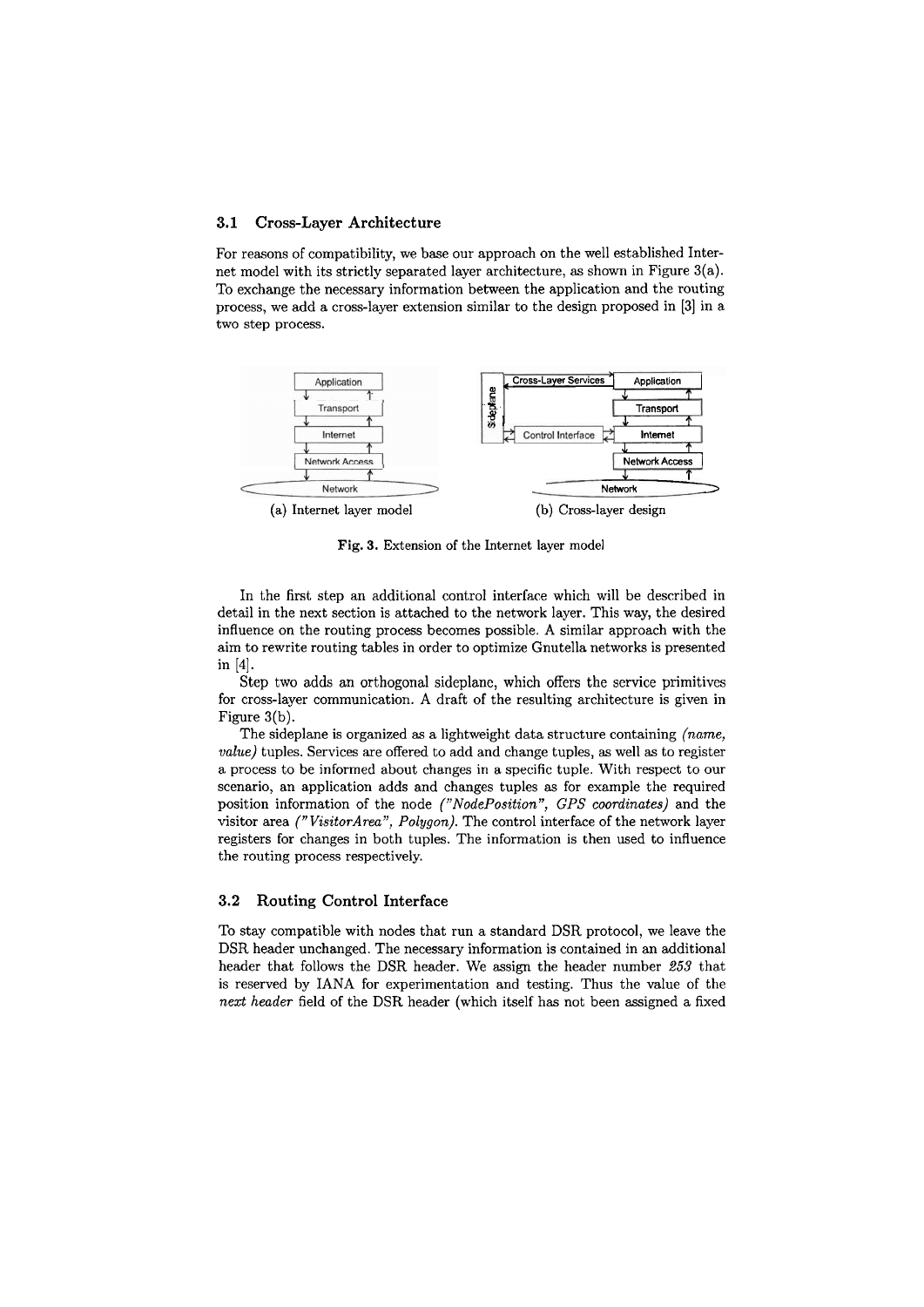number yet) is *253* and points to our additional header. The resulting MAC frame is shown in Figure 4.

#### $\sqrt{\text{MAC} + \text{H}}$  **IP Header**  $\sqrt{\text{DSR} + \text{H}}$  **DSR Options**  $\sqrt{\text{A}}$  *Additional Header*  $\sqrt{\text{T}}$  Transport Layer Data

#### **Fig. 4. MAC frame with additional header**

Nodes that run a standard DSR protocol simply ignore the additional header, whereas nodes that are equipped with our extension can read and evaluate the contained information. We define three header formats for the three phases of a communication which are route request, route reply and data transfer:

**Route Request** To provide security at the earliest possible point in time, we already demand the route request not to reach the visitor area. This way, we prevent visitors to perform traffic analysis or (if able to handle our extension) to pretend a position outside the visitor area with the aim to be included in a confidential route.

For the route discovery phase, the additional header contains the following information:

**Next Header** This is used to determine the transport layer protocol **as** for example TCP or UDP.

- TTL The time to live for this route request. This field is decreased at each extended node by the number of hops that where traversed since the previous extended node. If we allow a route to only consist of extended nodes, TTL will be decreased by one at each (extended) node. If standard nodes are allowed to be situated between extended nodes, TTL is decreased respectively.
- **Max. intermediate standard nodes** This field specifies the maximum amount of standard nodes that may be situated between two adjacent extended nodes. The TTL of the IP header is set to this value at every extended node. This way, the broadcast of a route request that will be done by standard DSR nodes is restricted to the desired amount of standard nodes between adjacent extended nodes.
- **Expected Replies** The amount of expected route replies which will be of relevance for our multipath approach as a part of our future research.

**Sequence Number** This field is reserved for our multipath approach.

- **Header Length** The overall length of the additional header. The length is not fixed, since the following field contains a flexible description of the position and the shape of the visitor area.
- **Restricted Area A** polygonal model of the visitor area.

Figure **5** depicts the resulting structure of the additional header for the route request phase.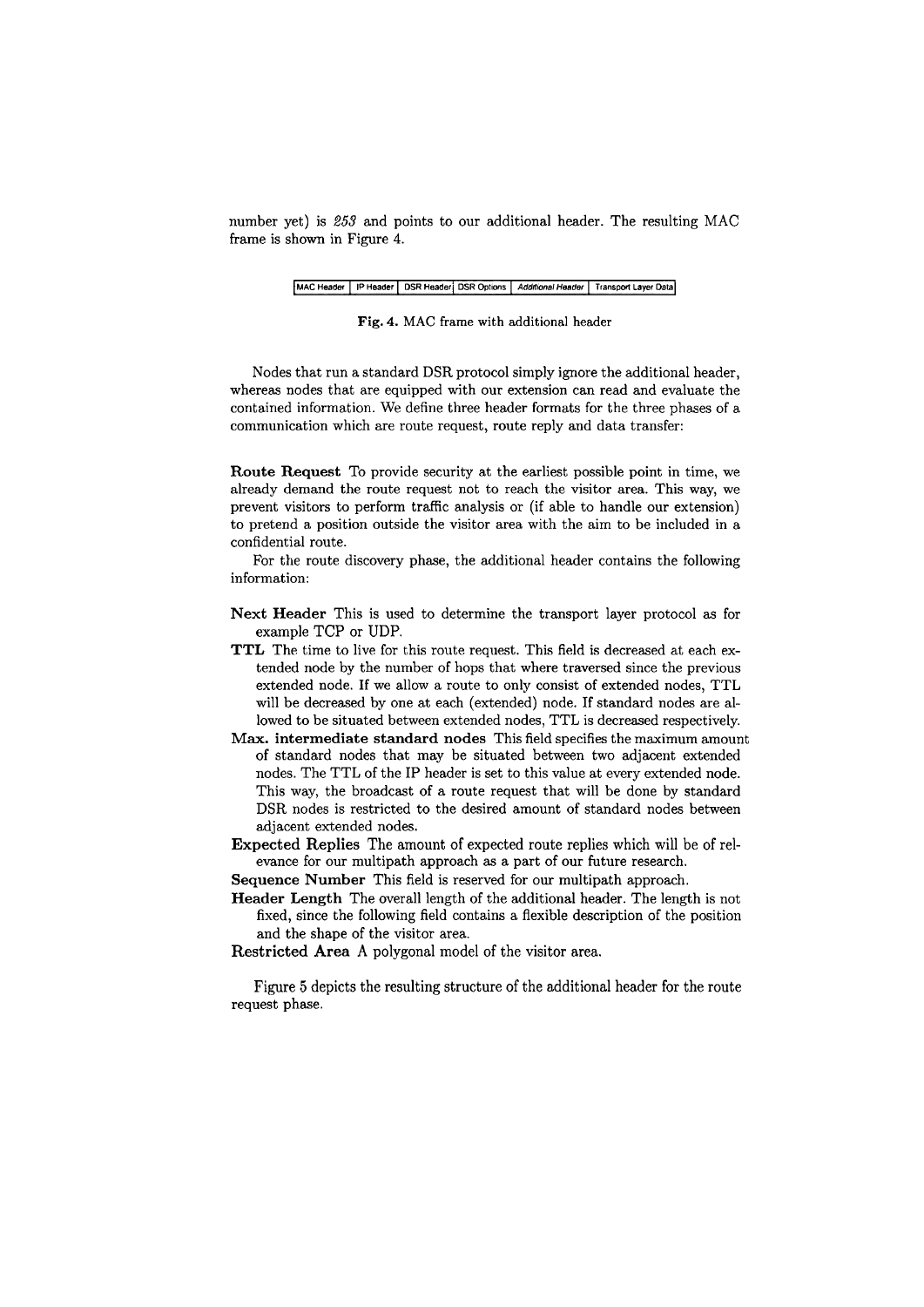| Next Header |                 | Max. Intermediate      | <b>Expected Replies</b> |
|-------------|-----------------|------------------------|-------------------------|
|             | Sequence Number | Header Length          |                         |
|             |                 | <b>Restricted Area</b> |                         |

**Fig. 5.** Header format for route request

**Route Reply** During the route reply phase, each extended node appends its current geographical position and its position in the recorded list of hops in the DSR options to the extended header. The resulting header format is shown in Figure 6.

| Next Header              | Reserved | Header Length          |
|--------------------------|----------|------------------------|
| Position in DSR Hop List |          | Reserved               |
|                          |          | <b>GPS</b> coordinates |
|                          |          |                        |

**Fig. 6.** Header format for route reply

Based on this information, the source evaluates the degree of security, a route can offer. As an example, we assume that one standard node is situated between two extended nodes. For a worst case scenario, we further assume each extended node to be as close to the visitor area as it is allowed by its radio range.

If the distance between the extended nodes then converges to the sum of their radio ranges, the transmission of the intermediate standard node can not reach the visitor area, as shown in Figure 7(a).



**Fig. 7.** Route with one intermediate standard node

If, on the other hand, the distance between the extended nodes is smaller than the sum of their radio ranges, the transmission of the intermediate standard node may well reach the visitor area. Regarding this, a quantitative assertion about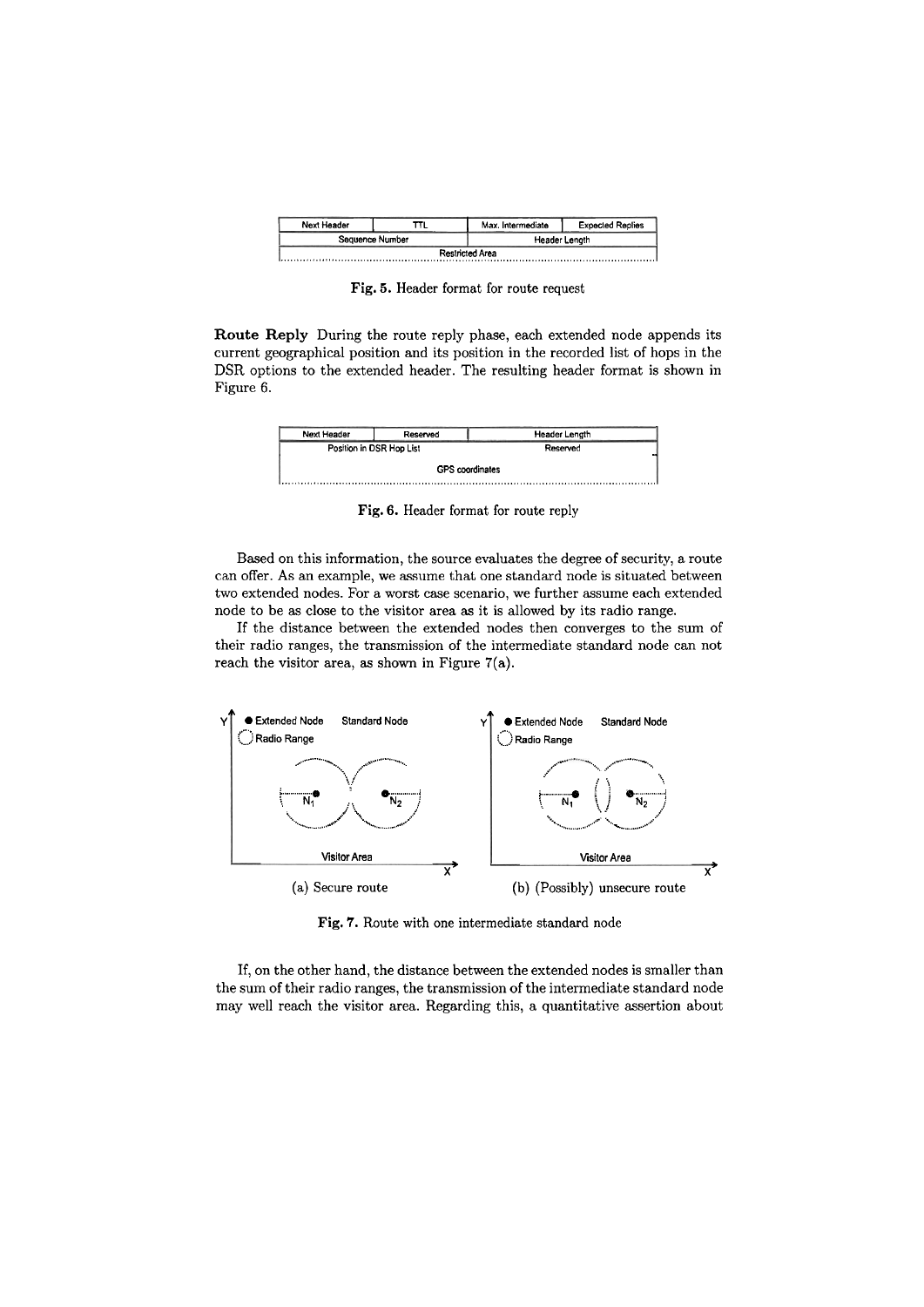the security of a route becomes possible. The possibility that the transmission of an intermediate node reaches the visitor area can be calculated from the knowledge of the position of the two neighboring extended nodes. Figure 7(b) depicts the worst case of a (possibly) unsecure situation. We have to notice, that the intermediate standard node could be situated anywhere within the intersecting plane of the radio ranges of the extended nodes.

**Data Transfer** During the phases of route request and route reply, we established a route, that meets our security requirements. Since we are confronted with mobile devices, the route has to be maintained with respect to security during the data transfer phase.

To obtain the required flexibility for our further work on more unrestricted scenarios, we define a header for the data transfer phase, that may be used optionally when the scenario (and thus the restrictions with respect to security) changes. The header therefore contains for each extended node in the DSR hop list a description of an area, where the node is allowed to detain. If a node leaves this area, it has to stop forwarding messages for the respective communication.

Figure 8 shows the additional header that is used during the data transfer phase.

| Next Header              | Reserved | Header Length  |  |
|--------------------------|----------|----------------|--|
| Position in DSR Hop List |          | Reserved       |  |
|                          |          | Permitted Area |  |
|                          |          |                |  |

**Fig.** 8. Header format for data transfer

## 4 Simulation and Evaluation

We apply the methodology proposed by Jain [9] for the experimental analysis of our approach and adopt the individual steps to our scenario. The methodological steps can be summarized as follows:

- $-$  Definition of the system, goals, and services
- Selection of the metrics
- Definition of the parameters to study
- Selection of the factors/elements of the parameter set
- Choice of the evaluation technique
- Selection of the workload
- Design of the individual experiments
- Analysis and interpretation of the obtained data
- Presentation of the results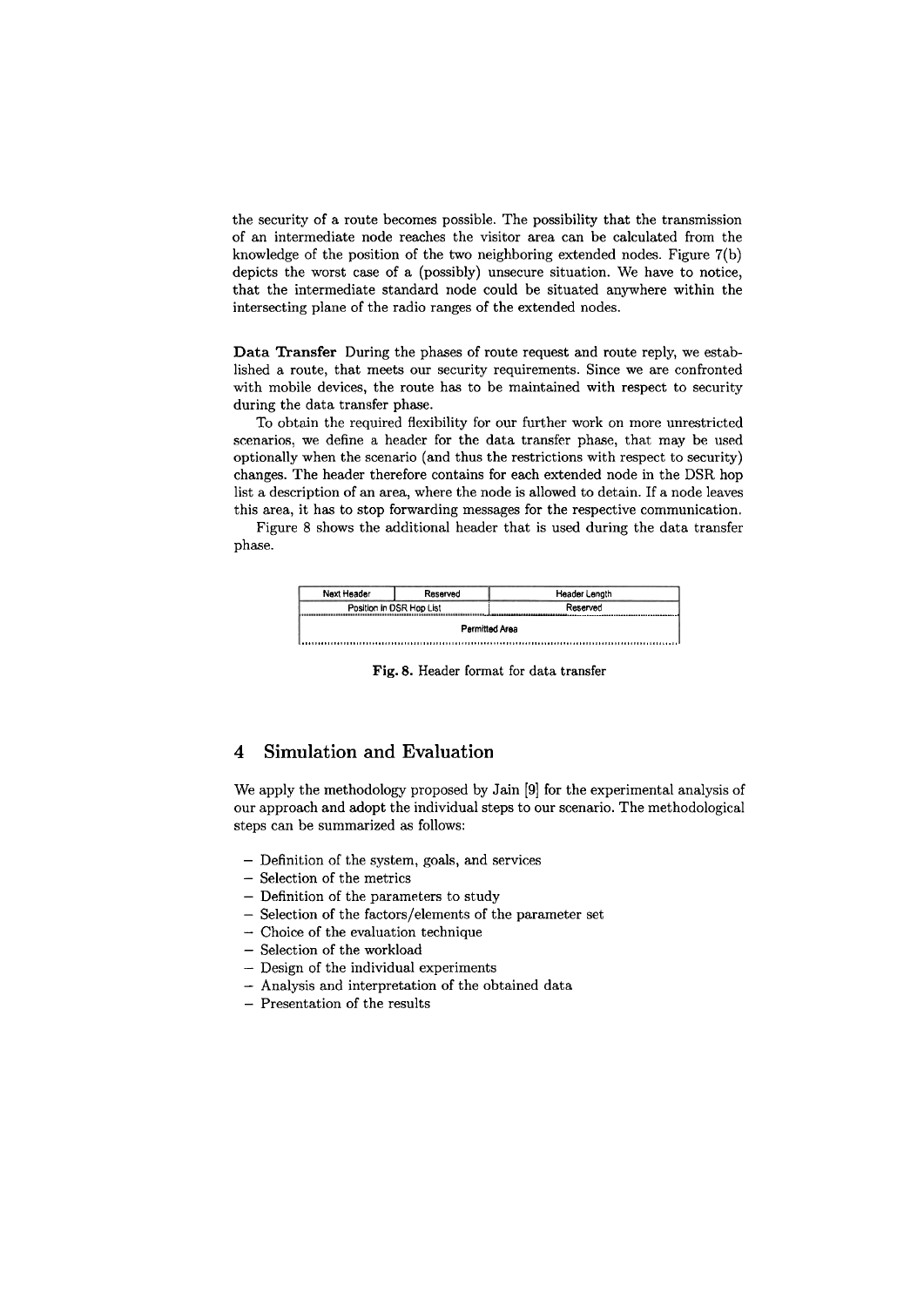#### **4.1 Simulation Setup**

A detailed description of the simulation setup regarding the dimensions is shown in Figure 9. We consider a research site of 3000 meters width and 2000 meters height. The visitor area is situated at the Center of the bottom line with a width of 1000 meters and a height of 500 meters. The radio range of 250 meters is equal for each node within our scenario. No packets are lost during transmission.



**Fig.** 9. Dimensions of our scenario

To obtain a worst-case scenario for our approach, we place the source and the destination in the lower left and the lower right Corner of the research site. If successful, our approach discovers a route which bypasses the visitor area, whereas we expect standard DSR to discover a route straight through the visitor area, as we already drafted in Figure **2.** 

The utilized simulation tool is an adapted version of JiST/SWANS [10], a Java based Open source discrete event simulator for wireless ad hoc networks. JiST/SWANS has shown to be easy extendable and to provide good scalability and performance.

In a first step, we compare the connectivity of standard DSR to the connectivity of our approach. As a metric for this we use the fraction of successful route requests out of the number of total route requests. A statistical mean value is determined during 1000 simulation runs with random node placement and one route request each. Sender and receiver are placed at the fixed positions as shown above. Each extended node with a position outside the inner safety margin shown in Figure 9 (so at least the sending range of 250 meters away from the visitor area) is allowed to be contained in a route.

For this evaluation, the parameters for each 1000 runs are

- $-$  the total number of nodes in the scenario.
- the fraction of extended nodes, and
- the number of intermediate standard nodes between two adjacent extended nodes.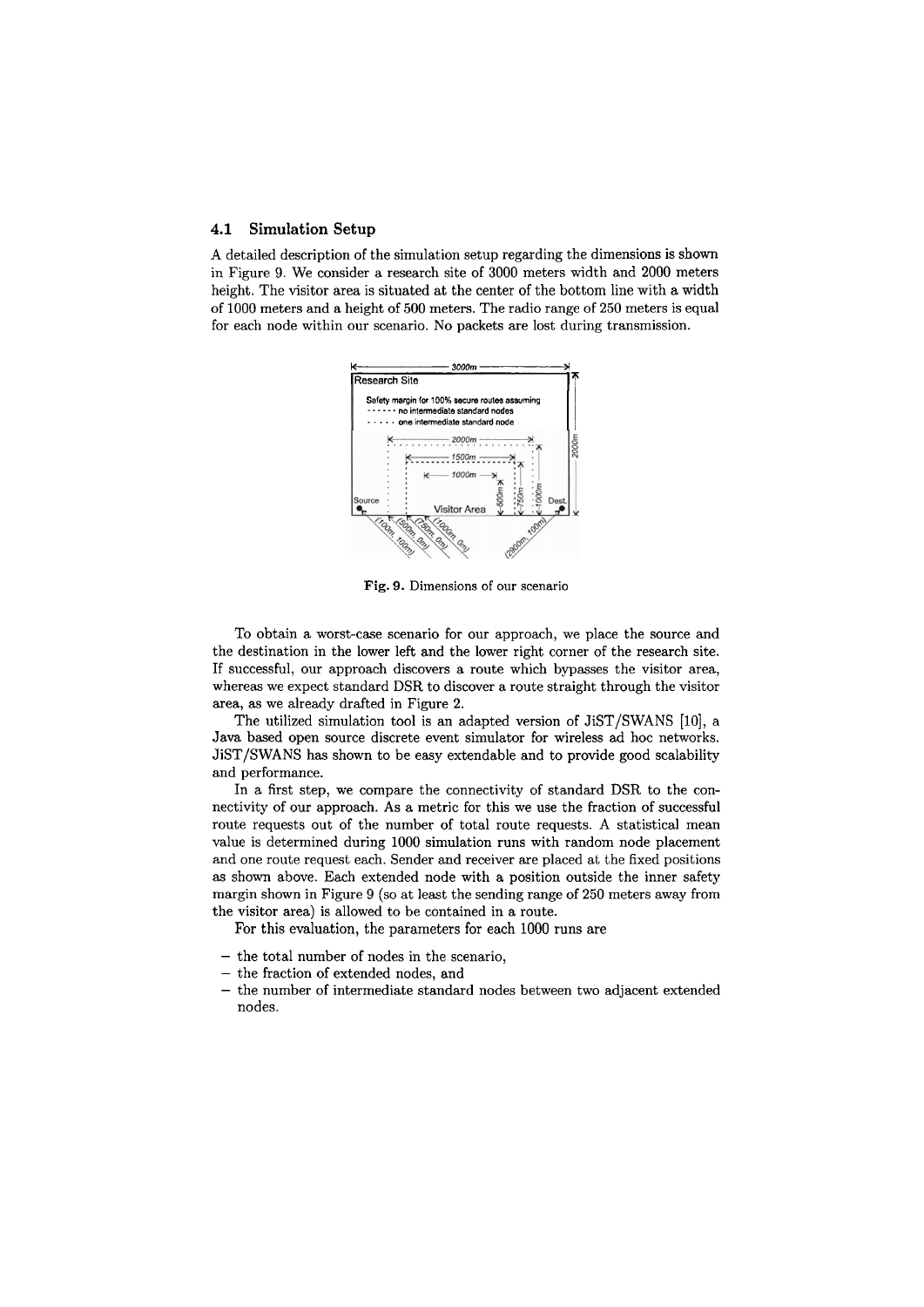In the second step, we quantitatively evaluate the degree of security that is reached, if we allow one intermediate standard node to be situated between two adjacent extended nodes. For this, we choose a fixed parameter set, that showed to achieve 100% connectivity in the first step of evaluation described above. We then introduce a second safety margin, as shown in Figure 9. No extended node that is situated within this area is allowed to forward messages. It is obvious that if this second safety margin then has the size of 250 meters (measured from the inner margin), no messages reach the visitor area, since the sending range of an extended node and a following standard node can at most be 500 meters.

For the second step, the parameter that is considered in simulation is the width of the outer safety margin. Again, we perform 1000 simulation runs with random node placement and one route request each. Sender and receiver stay fixed at the positions shown in Figure 9. To check whether a discovered route is in reception range of the visitor area, we modeled listening nodes for JiST/SWANS. These are placed with a distance of 100 meters along the boundaries of the visitor area. The listening nodes do not forward any messages and thus have no effect on the route discovery process. The metric to measure the security of a route is the fraction of route request messages that are received by the listening nodes around the visitor area out of the total amount of route request messages that are sent during the route request phase.

#### **4.2 Simulation Results and Evaluation**

To graphically show that our approach works in general, Figures 10 and 11 provide screenshots of the route request phases of our approach and DSR. The visualization is done with a graphical monitoring tool for the JiST/SWANS simulator which has been developed at our institute. We model a static simulation setup, that is similar to the scenario as depicted in Figure 2.

In Figures 12 and 13, the results of the first step of the evaluation of our approach are shown. Figure 12 depicts the evaluation of the connectivity of our approach and of DSR. For this evaluation we used homogeneous setups, which consist either of standard DSR nodes or of extended nodes.

As we expected, the price for a secure route is a decrease in connectivity of our approach compared to standard DSR. The mean decrease in connectivity for our scenario shows to be approximately 20%. The elaboration of the reason for this will be part of our future work.

For the evaluation shown in Figure 13, a heterogeneous setup of standard and extended nodes is considered. Depicted is the connectivity of routes which only consist of extended nodes and of routes which may contain one intermediate standard node between adjacent extended nodes. We simulate a random distribution of 400 nodes and stepwise increase the fraction of extended nodes.

In Figure 14 the results of the second step of our evaluation are presented. We simulate a setup with 200 standard nodes and 200 extended nodes. One intermediate standard node is allowed to be situated between two adjacent extended nodes. The size of the outer safety margin is increased stepwise.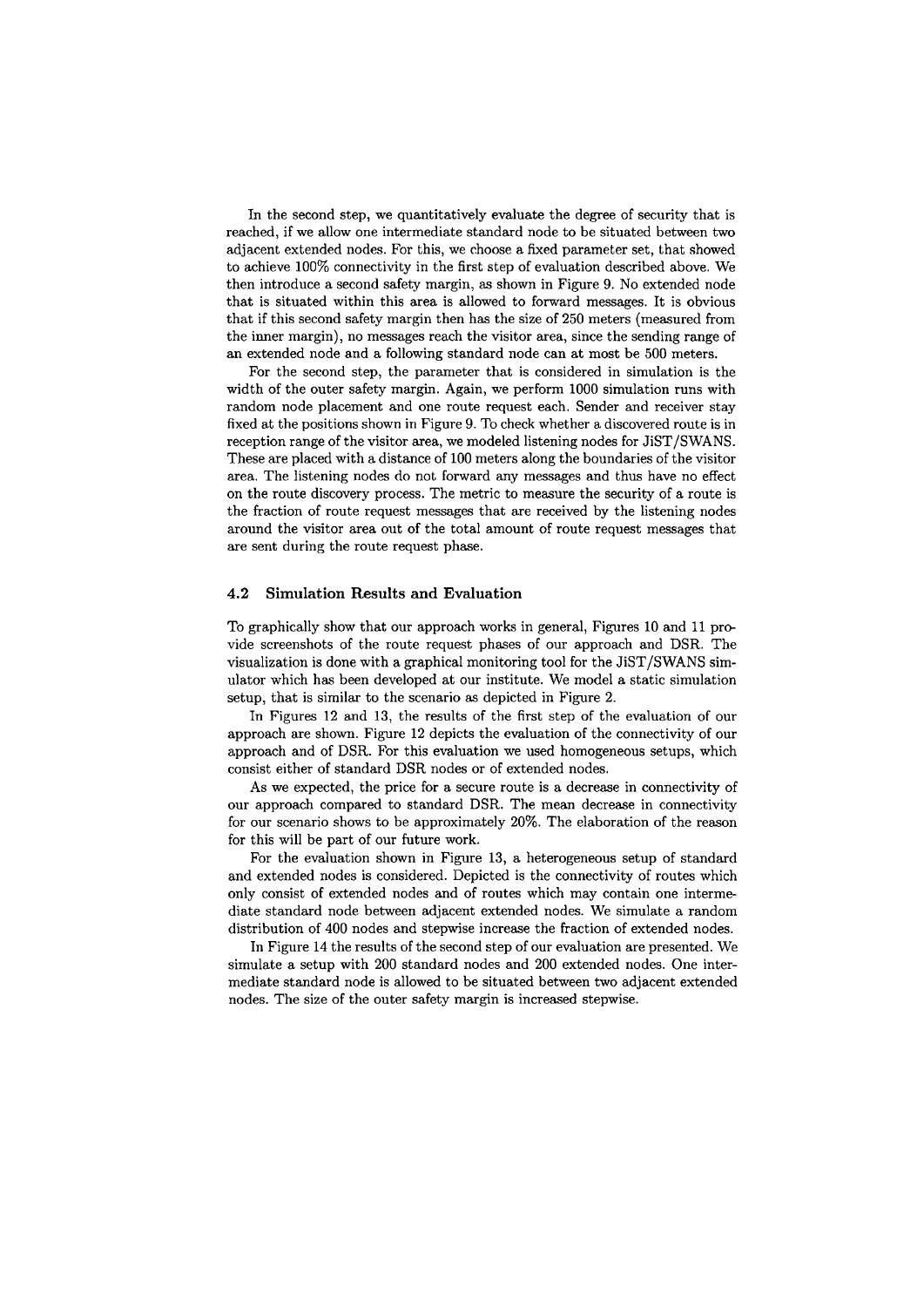



**Fig.** 11. Restricted route request

Like presumed, the degree of security of a route decreases if we allow standard nodes to be contained in a route and along with this reduce the size of the outer safety margin. The explanation for this observation is that like DSR, our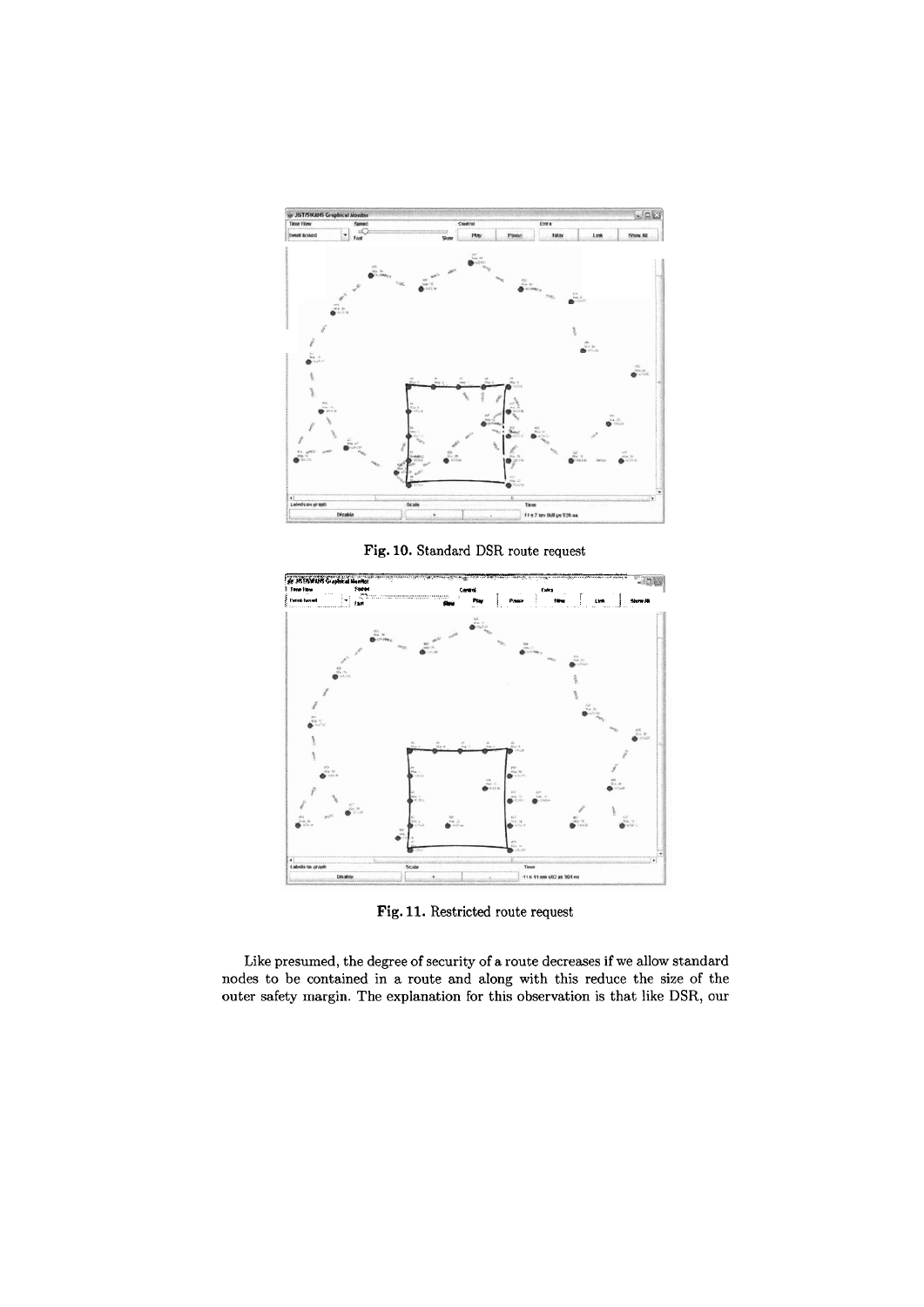

**Fig.** 12. Connectivity of DSR and our approach



**Fig.** 13. Connectivity for routes with none and one intermediate standard node

approach will most likely find the shortest route with respect to number of hops. This route is most likely the one with the shortest distance to the visitor area. Therefore, as shown in Figure 7, the transmission of an intermediate standard node can reach the visitor area, if the distance between the neighboring extended nodes is smaller than the sum of their radio ranges. In this evaluation, our approach always performs better than standard DSR. For our scenario, DSR shows to have a constant rate of 50% intercepted route request messages out of the total amount of transmitted route request messages.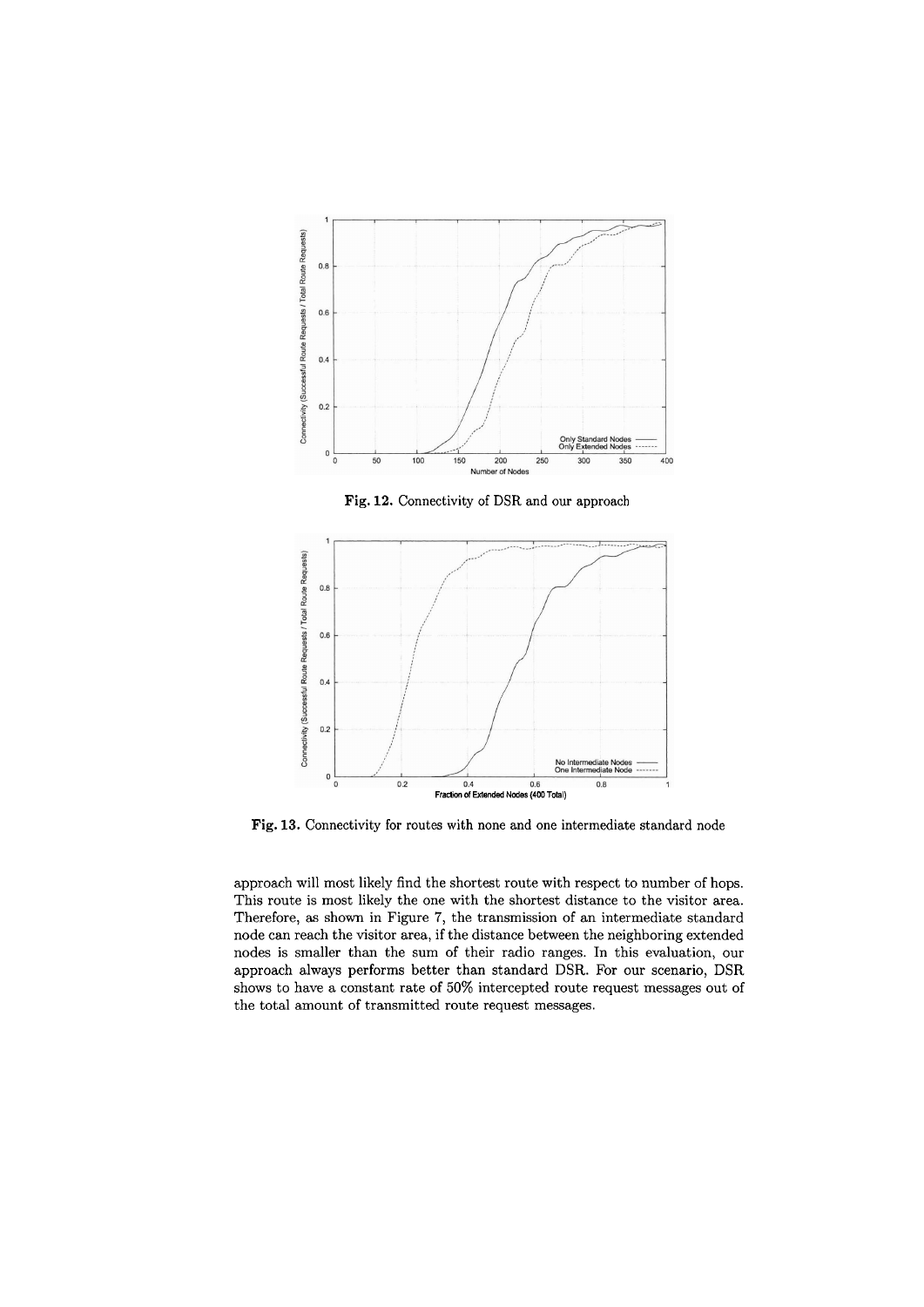

**Fig.** 14. Quantitative security of our approach

## **Summary and Outlook**

Keeping away confidential information from unauthorized persons turns out to be a feasible Support for today's available security mechanisms. This especially holds for scenarios with a demand for long-term security.

Through a cross-layer extension of the existing Internet layer model, we achieve interaction between the different layers. This enables us to restrict routes in mobile ad hoc networks to nodes which meet our security requirements and therefore to prevent that their transmission reaches non-trustworthy nodes.

Routing with regard to the geographical position of nodes with extended functionality and number of intermediate nodes with unchanged functionality as two degrees of freedom have been our concerns for now. Our scenario quickly reaches a high complexity when we take more than two (visitor, employee) levels of trustworthiness into account. Also a dynamic change of these levels may be necessary, when an employee enters the visitor area. Furthermore, visitors may be allowed to move relatively unrestricted throughout the research site. These more realistic and thus more complex scenarios will be the focus of our future research.

Within these scenarios, also temporal aspects will be part of our research. As an example we plan to delay sending on transport layer in order to prevent a high security level node from transmitting while in proximity to a low security level node. We furthermore will consider the adaptation of the transmission power of nodes to increase the number of possible routing devices and with this further improve connectivity.